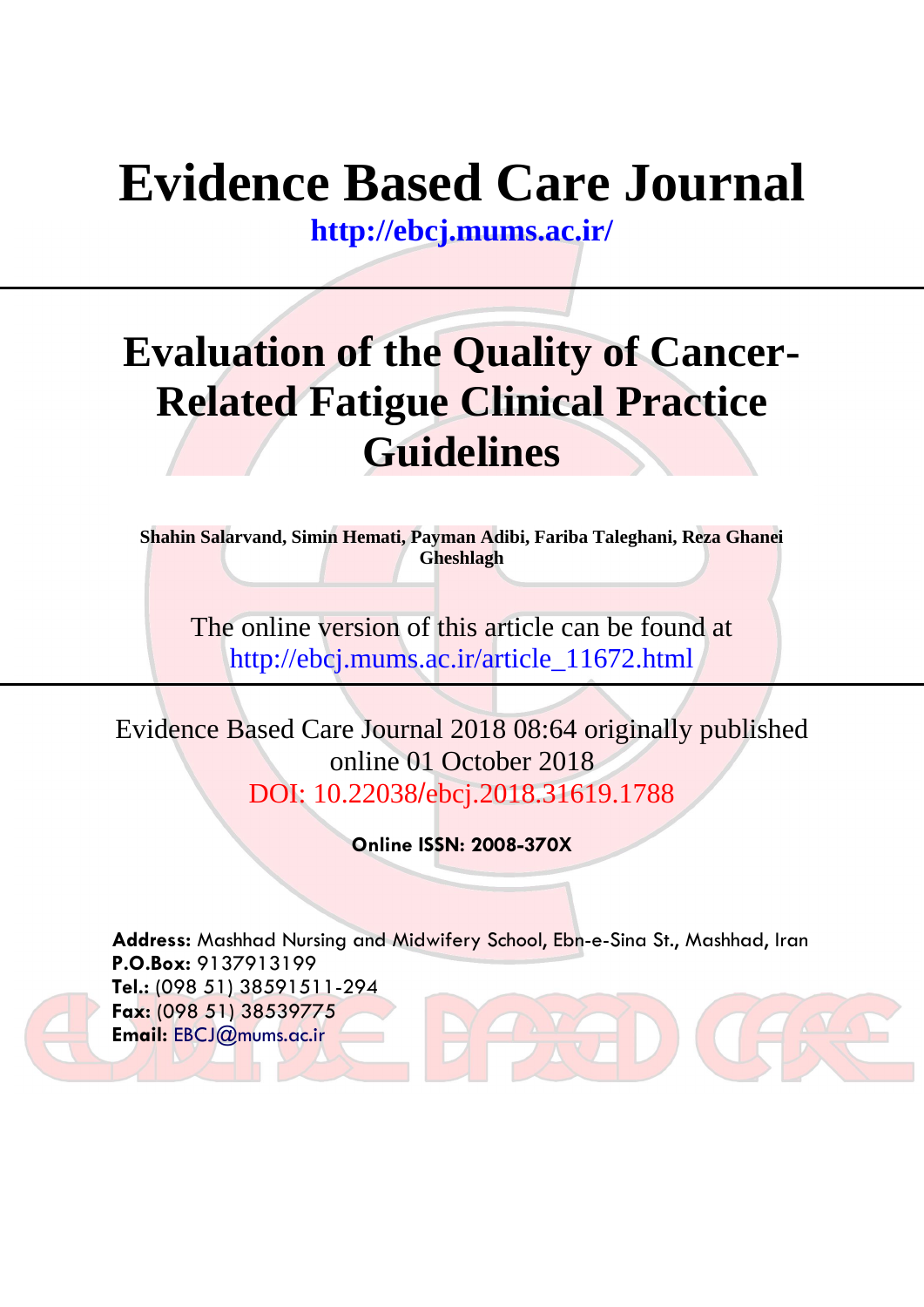Original Article



**Evidence Based Care Journal** 

### **Evaluation of the Quality of Cancer-Related Fatigue Clinical Practice Guidelines**

Shahin Salarvand<sup>1</sup>, Simin Hemati<sup>2</sup>, Payman Adibi<sup>3</sup>, Fariba Taleghani<sup>4\*</sup>, Reza Ghanei Gheshlagh $5$ 

**Received**: 14/05/2018 **Accepted**: 08/10/2018

Evidence Based Care Journal, 8 (3): 64-74

#### **Abstract**

**Background:** Improvement of the quality of cancer-related fatigue clinical practice guidelines (CPGs) is an important issue in oncology.

**Aim:** This study aimed to determine the methodological quality of CPGs about cancer-related fatigue management using the AGREE II instrument.

**Method:** This study involved a systematic search, followed by a descriptive study, to evaluate the methodological quality of CPGs about CRF using the AGREE II instrument in 2018. A comprehensive search was conducted on different websites and databases to find the eligible published guidelines from the observation time to Jan 2018. After screening the guidelines based on eligibility criteria, the selected CPGs were assessed by five independent appraisers by means of the updated AGREE II instrument developed in 2013.

**Results:** According to the results, applicability and editorial independence domains had obtained low quality scores. However, the scores of the rest of the domains were indicative of a favorable quality level.

**Implications for Practice:** It is essential to improve the quality of CRF CPGs and design high-quality CPGs especially in terms of applicability and editorial independence domains.

**Keywords:** Cancer-related fatigue, Clinical practice guidelines, Quality

<sup>1.</sup> Assistant Professor, Social Determinant of Health Research Center, Faculty of Nursing and Midwifery, Lorestan University of Medical Sciences, Khorramabad, Iran

<sup>2.</sup> Associate Professor, Department of Radiation Oncology, Faculty of Medicine, Isfahan University of Medical Sciences, Isfahan, Iran

<sup>3.</sup> Professor, Integrative Functional Gastroenterology Research Center, Isfahan University of Medical Sciences, Isfahan, Iran

<sup>4.</sup> Professor, Nursing and Midwifery Care Research Center, Faculty of Nursing and Midwifery, Isfahan University of Medical Sciences, Isfahan, Iran

<sup>5.</sup> Assistant Professor, Faculty of Nursing and Midwifery, Kurdistan University of Medical Sciences, Sanandaj, Iran

<sup>\*</sup> Corresponding author, Email: taleghani@nm.mui.ac.ir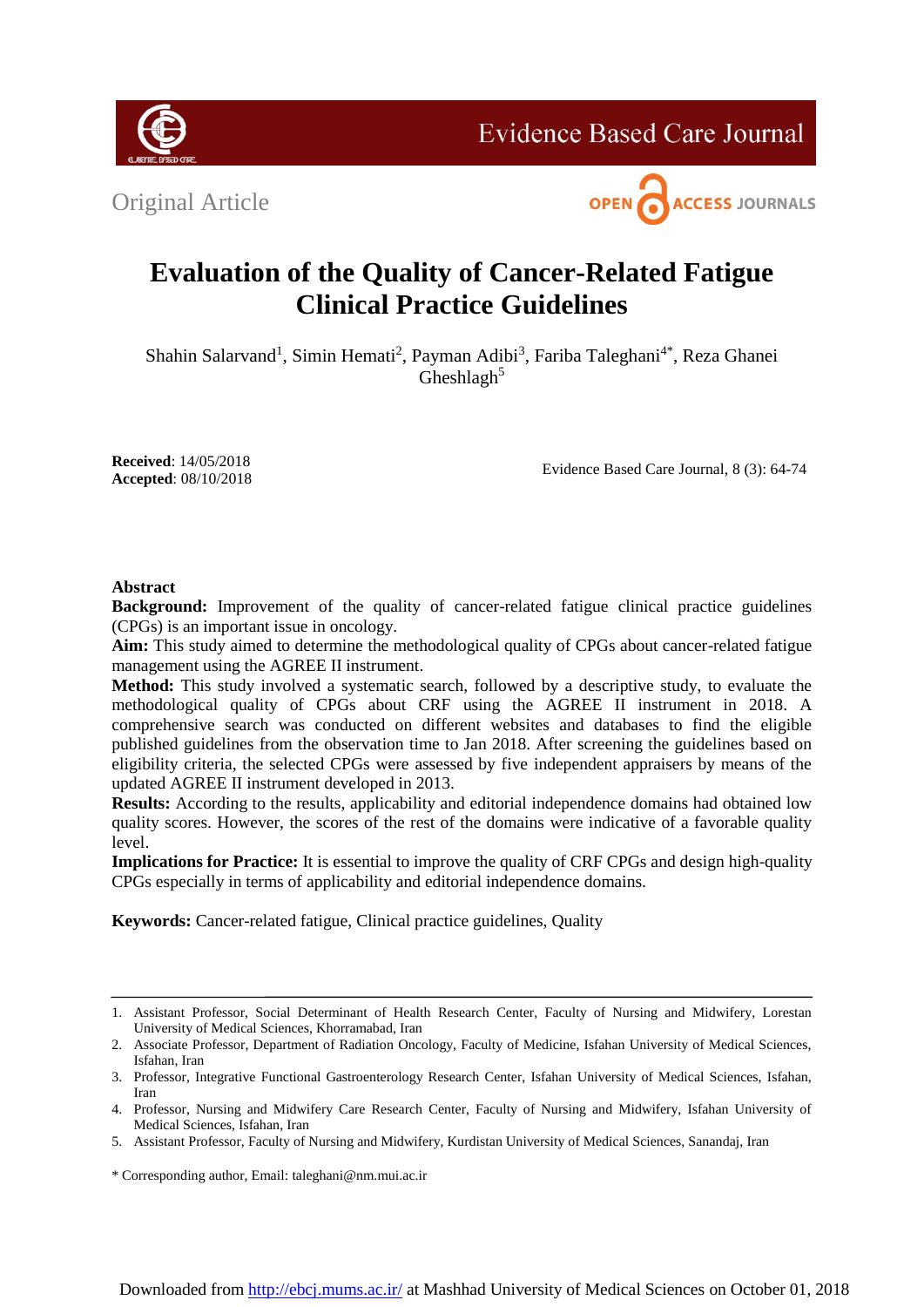#### **Introduction**

Cancer-related fatigue (CRF) is a symptom that is commonly experienced by cancer patients regardless of the tumor type or its treatment [\(1\)](#page-9-0). This state is the most commonly reported symptom in cancer patients [\(2\)](#page-9-1). The National Comprehensive Cancer Network (NCCN) defines CRF as a subjective and sustained sensation that is physically and psychologically distressing and/or a cognitive fatigue or erosive activity, which interferes with the normal performance [\(3\)](#page-9-2). The CRF affects both physical and mental abilities and is not relieved by rest [\(4\)](#page-9-3). The management of CRF is a difficult measure in the clinical practices. The CRF can be one of the chemotherapy complications that exerts the most disturbing effects on the quality of life among patients [\(5\)](#page-9-4).

Evidence-based care has an important role in improving the quality of nursing care due to facilitating the delivery of up to date care and being cost-effective for patients [\(6\)](#page-9-5). Health system services are expected to be established based on evidence, as well as scientific methods and approaches [\(7\)](#page-9-6). The implementation of evidence-based care guidelines is a solution to improve the quality of care and increase patient satisfaction [\(8\)](#page-9-7). Therefore, clinical practice guidelines (CPGs) are considered to improve the quality of clinical practice by the reduction of inappropriate diversity, improvement of patient outcomes, minimization of loss or damage, and promotion of cost-effective measures [\(9,](#page-9-8) [10\)](#page-9-9).

The CPGs are the documents including recommendations that are designed in accordance with the scientific indicators to facilitate decision-making in health care [\(5,](#page-9-4) [11\)](#page-9-10). The achievement of effective health care requires the use of powerful tools [\(12\)](#page-9-11) that can facilitate the adoption of evidence-based assessment and interventions for adult cancer patients who experience fatigue [\(13\)](#page-9-12). The CPGs are among the important components of clinical performance, the quality of which affects the quality of care [\(14\)](#page-9-13). Regarding this, the improvement of the quality of CRF CPGs is an important issue in oncology.

High-quality CPGs facilitate more effective use of clinical services, reduce the undesirable variation of performance, and preclude the use of unnecessary services [\(15\)](#page-9-14), thereby improving health outcomes [\(13\)](#page-9-12). On the other hand, the abundance of the available CPGs in different disciplines is a concern because the recommendations generated by different groups can be varied or conflicting [\(16,](#page-9-15) [17\)](#page-9-16). The high difference in the methodological quality of these CPGs poses concerns regarding the quality of their applied methods (18, 20[-22\)](#page-10-0). Consequently, some researchers do not recommend to use CPGs because they are unreliable, invalid, and unrelated [\(23\)](#page-10-1).

However, it is well-recognized that the proper use of CPGs improves clinical performance [\(21\)](#page-9-17). Given the fact that GCPs often have defects in terms of methodological quality [\(24\)](#page-10-2), it is important to review the CPGs regarding their methodological strengths and limitations [\(25\)](#page-10-3). Accordingly, it is required to adopt a strategy to differentiate between CPGs and ensure that they are implemented at the highest quality.

The Appraisal of Guidelines for Research and Evaluation (AGREE) collaboration network was established with the aim of improving the quality and effectiveness of the CPGs [\(18,](#page-9-18) [25\)](#page-10-3). The AGREE instrument has three goals, namely evaluation of the methodological quality of CPGs, provision of a methodological approach to develop CPGs, and specification of what information and how information is presented in CPGs [\(26\)](#page-10-4). This instrument can also be used to evaluate the quality of the CPGs that become a candidate for clinical use to formulate policy decisions or adapt recommendations from one context to another [\(25\)](#page-10-3). The AGREE II instrument is widely used to evaluate the methodological quality of CPGs [\(26\)](#page-10-4), including several cancer control-related CPGs.

The necessity of decreasing the burden of disease requires the availability of evidence-based CPGs [\(27\)](#page-10-5). The assessment of CPGs is important to ensure the methodological rigor and the quality development of guidelines offering evidence-based recommendations for clinical practice [\(28\)](#page-10-6). There is limited data on the availability, quality, and content of the nursing oncology guidelines in Iran. Additionally, there is a paucity of specific CPGs for nursing non-pharmacological interventions and CRF cases. Moreover, the CPGs should be adapted for nursing practices. With this background in mind, the present study aimed to determine the methodological quality of CPGs about CRF management using the AGREE II instrument.

#### **Methods**

This study involved a systematic search, followed by a descriptive study, to evaluate the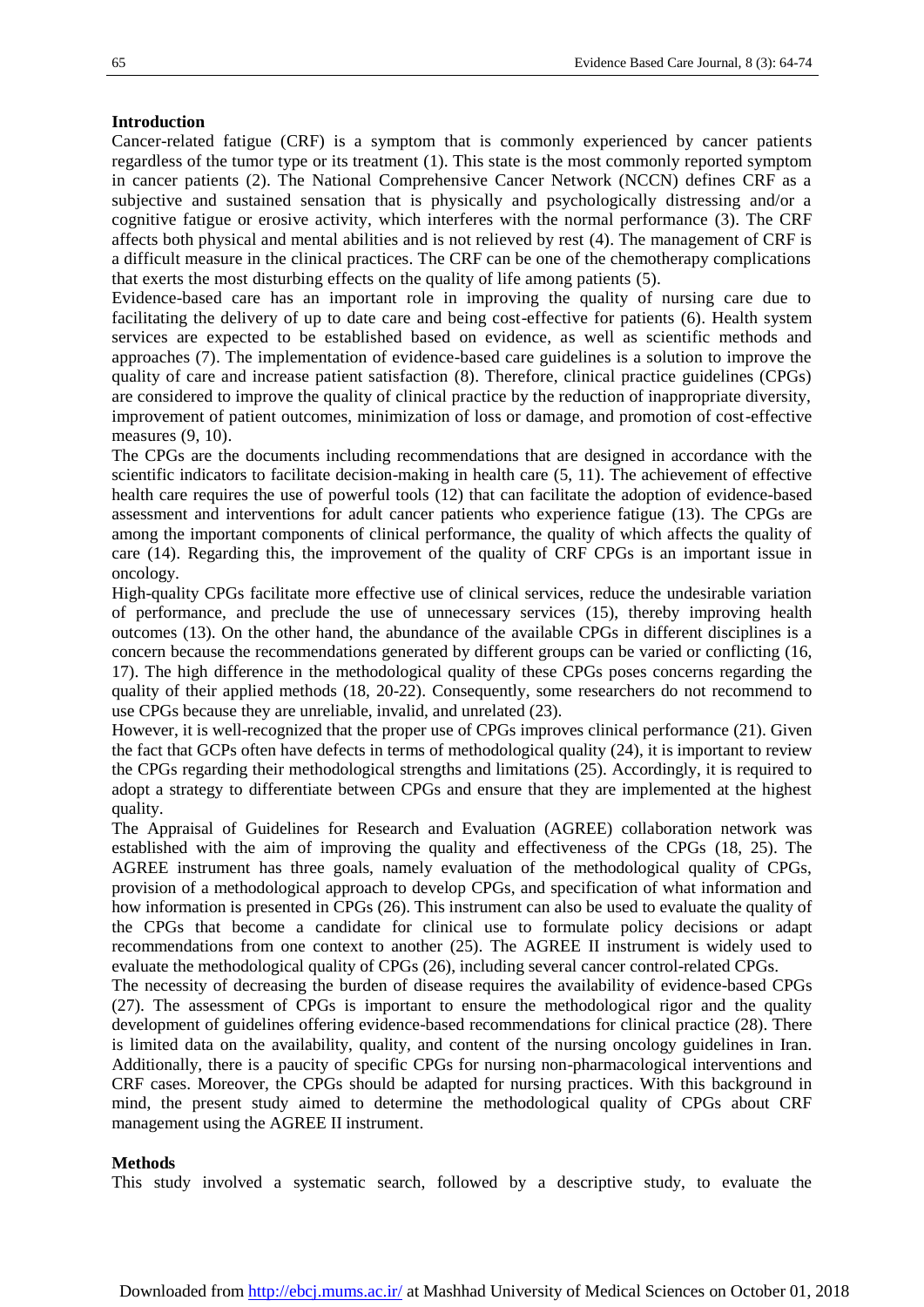methodological quality of CPGs about CRF in 2018. The evaluation of CPGs was accomplished via a systematic review method using the relevant studies [\(29-31\)](#page-10-7). In most of the similar studies, no specific methods were adopted [\(10,](#page-9-9) [20,](#page-9-19) [22,](#page-10-0) [32-37\)](#page-10-8). However, since the CPGs are not the primary resources, we used a systematic search, followed by a descriptive study.

The AGREE II instrument was used for the evaluation of CPGs. This tool consists of 23 items in 6 domains, including scope and purpose, stakeholder involvement, rigor of development, clarity of presentation, applicability, and editorial independence. The final section of the AGREE II instrument includes two other reviews that require the user to judge the quality of the CPG for overall assessment and state whether this CPG is recommended [\(31\)](#page-10-9).

The scope and purpose domain (items 1-3) pertains to the guideline's objectives, health questions, and target population [\(16\)](#page-9-15). Stakeholder involvement criteria (items 4-6) indicates whether developed guidelines define a professional group or appropriate stakeholders, present the perspectives of intended users, and search patients' preference [\(28,](#page-10-6) [38\)](#page-10-10). The rigor of development domain (items 7- 14) relates to the methodology of gathering, briefing, and formulating evidence considered during guideline development, processes, and updating methods [\(16,](#page-9-15) [30\)](#page-10-11).

Clarity of presentation domain (items 15-17) is related to structure, framework, and language of the guideline; in addition, it emphasizes the unambiguity and specificity of the recommendations [\(33\)](#page-10-12). Applicability domain (items 18-21) concerns the facilitators and barriers to the application of the guideline recommendations, as well as the resource implications of implementing the guideline recommendations; in addition, it deals with economic factors affecting guideline implementation [\(25,](#page-10-3) [30\)](#page-10-11). Finally, the editorial independence domain (items 22-23) pertains to ensuring the lack of bias in the guideline development and conflict of interest for all of the involved members and how it may have influenced the recommendation development process [\(30\)](#page-10-11).

Each item of the AGREE II and the two global ranking items are graded on a 7-point Likert scale (ranging from absolutely disagree=1 [missing items] to totally agree=7 [expected quality]) [\(12,](#page-9-11) [21,](#page-9-17) [39\)](#page-10-13). Five independent reviewers (MH, SS, SH, FT, and FHN) with 3-20 years of experience in cancer therapy and cancer research scored each guideline. We used the Farsi version of the AGREE instrument, the validity and reliability of which have been confirmed by Rashidain et al. [\(40\)](#page-10-14).

The inclusion criteria were: 1) English language, 2) adult target population (age of  $\geq$ 18 years), 3) relevancy to cancer therapy-induced fatigue, 4) being introduced as a "guideline", 5) involvement of recommendations about CRF, 6) being developed by institutions, communities, societies, associations, and cancer care groups, and 7) possession of guideline characteristics. On the other hand, documents similar to guidelines, such as systematic reviews, clinical pathways, protocols, instructional booklets, patients' guides, narrative reviews, and books, were excluded from the study.

For the purpose of the study, a systematic literature search was performed to find eligible published guidelines from the observation time until Jan 2018, using several databases and search engines, including Scottish Intercollegiate Guidelines Network, National Comprehensive Cancer Network, National Guideline Clearinghouse, Cumulative Index to Nursing and Allied Health Literature, National Institute for Clinical Excellence, Cancer Care Ontario, Guidelines International Network, Oncology Nursing Society, National Health Service Corps, Science Direct, Cochrane Library, Scopus, ProQuest, PubMed, Google Scholar, Google, and Yahoo.

In addition, the guidelines were search in a number of website, namely European Society for Medical Oncology, Canadian partnership against cancer, Agency Health Care Research and Quality, World Gastroenterology Organization, Cancer Care Manitoba, BMJ, and Best Practice. The search process was accomplished using several English keywords as follows: "Fatigue" AND "Cancer" OR "Chemotherapy" OR "Cancer therapy" AND "Recommendations" OR "Guideline" OR "Cancerrelated Fatigue" and/or combinations of these keywords.

After finding the relevant documents, our research team screened their titles, abstracts, and full texts based on the eligibility criteria (Figure 1). Then, five reviewers independently appraised the methodological quality of the CPGs using the AGREE II instrument (the second version, updated in 2013) [\(41\)](#page-10-15) based on its user manual [\(25\)](#page-10-3). To this end, the appraisers evaluated each item and scored them from 1 (strongly disagree) to 7 (strongly agree) to measure the extent that each of the criteria was met by CPGs [\(42\)](#page-10-16). Score 1 should be assigned when there is a lack of relevant information or this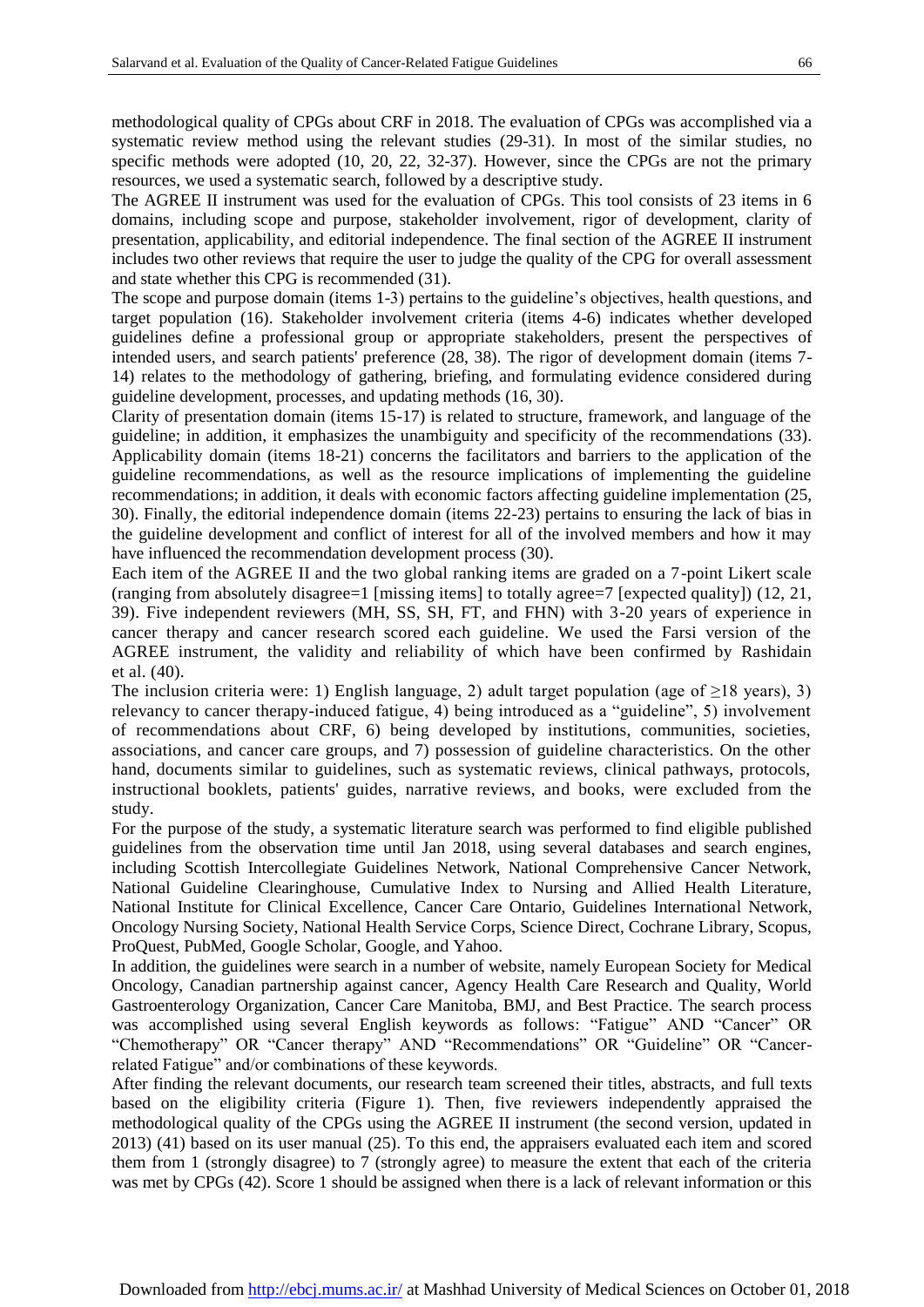

**Figure 1. Flowchart of selecting the included guidelines**

information is reported very weakly, whereas score 7 is given if all of the mentioned criteria in the users' manual are addressed. In addition, the scores of 2-6 are assigned when the item of AGREE II instrument does not completely meet the criteria [\(43\)](#page-11-0).

Each domain was scored by summing up the scores of its items. Then, the maximum and minimum possible scores were calculated for each domain. For instance, these values were measured for domain 1 (i.e., scope and purpose) as follows (Table 3) [\(21,](#page-9-17) [41\)](#page-10-15):

Maximum possible score: 7 (strongly agree)  $\times$  3 (items)  $\times$  5 (appraisers)=105

Minimum possible score: 1 (strongly disagree)  $\times$  3 (items)  $\times$  5 (appraisers)=15

Furthermore, the standardized scores were calculated using the following equation [\(25\)](#page-10-3):

(Obtained score–minimum possible score)/(maximum possible score–minimum possible score)

In addition, five reviewers appraised each included CPG, screened them independently, and gave an overall score for each of them. As mentioned earlier, this study was performed in an attempt to facilitate guideline adaptation process for our own nursing practices. In the current study, the median scores of < 30%, 30-60%, and > 60% were considered as indicating unfavorable, relatively favorable, and favorable quality levels, respectively, for each domain of CPGs [\(9\)](#page-9-8).

In addition, in order to find the rigorously suitable CPGs about CRF, the quality of CPGs was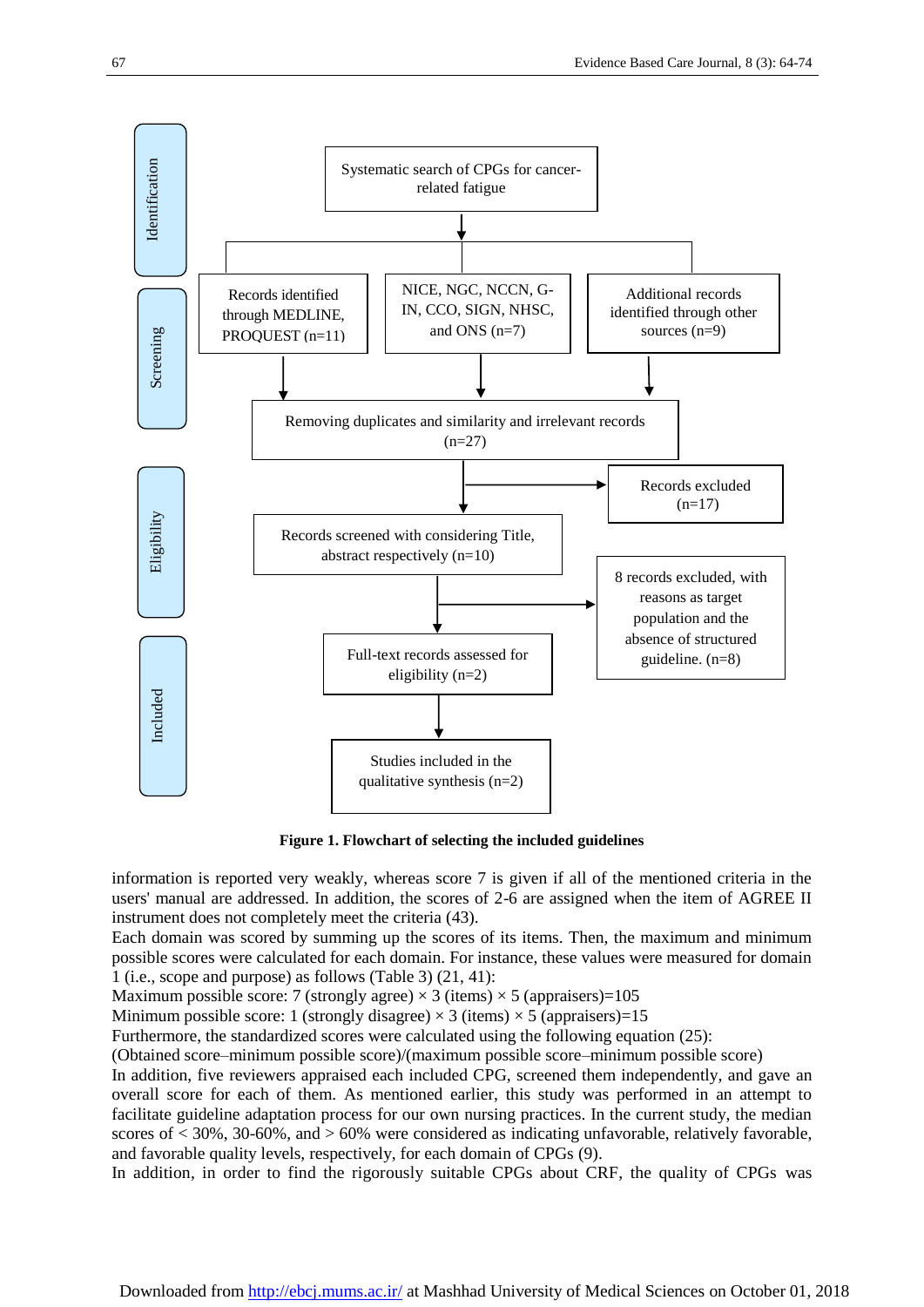evaluated according to the obtained percentage score of each domain. In this regard, if more than five domains of a guideline were scored 60%, it was strongly recommended; if more than four domains of a guideline were scored 30% and at least one domain was scored > 60%, it was weakly recommended; and if there were more than three domains scored < 30%, the guideline was not recommended [\(32\)](#page-10-8).

#### **Results**

The search process resulted in the identification of 27 relevant documents, which were screened by the research team based on eligibility criteria. Since the present study was targeted toward the appraisal of the methodological quality of CPGs, the scientific content or recommendations of these CPGs were not shown. After screening the CPGs, two CPGs were included in the adaptation process (Figure 1). Table 1 presents the characteristics of CRF CPGs. Five appraisers evaluated the two CPGs using the AGREE II instrument. One of the two CPGs was evidence-based and the other one was an adapted CPG. Tables 2 and 3 indicate the mean scores of each domain of the two included guidelines assigned by the appraisers. The standard deviations of appraisers' scores for each item of AGREE instrument were between 0 and 1, indicating the absence of diversity among appraisers' evaluations.

The evaluated CPGs gained the highest score in the clarity of presentation domain and the lowest score in the applicability domain. The application of the implementation resources of the guideline was no discussed by any guidelines. Guideline 1 gained a higher score, compared to the other guideline. Based on the results, the clarity of presentation obtained the highest score (86.75%), followed by scope and purpose (85.5%), rigor of development (71.3%), stakeholder involvement (64.95%), editorial independence (35%), and applicability (15.45%). Therefore, the two evaluated CPGs obtained favorable scores in the clarity of presentation, scope and purpose, rigor of development, and stakeholder involvement domains. However, the other two domains (i.e., editorial independence and applicability) gained unfavorable scores.

The monitoring and auditing criteria were not presented in guideline 1; furthermore, it did not provide any advices or tools clarifying how the recommendations could be implemented (Table 2). The competing interests were not addressed in the two guidelines; in addition, the two guidelines didn't describe facilitators and barriers to their implementations (tables 2, 3). Based on the findings, both of the investigated CPGs were weakly recommended. Although CPGs 1 and 2 obtained favorable scores in four domains, according to Li et al. [\(32\)](#page-10-8), when only four domains scored above 60%, the CPG is weakly recommended.

| Guideline title                                                                                                                            | Date<br>released | Country<br>or region | Institute                                                                                                                | Update                                          | Type of<br>guideline                | Guideline<br>focus                                                                                                                 | Funding                                                                                                                |
|--------------------------------------------------------------------------------------------------------------------------------------------|------------------|----------------------|--------------------------------------------------------------------------------------------------------------------------|-------------------------------------------------|-------------------------------------|------------------------------------------------------------------------------------------------------------------------------------|------------------------------------------------------------------------------------------------------------------------|
| A Pan Canadian<br>Practice<br>Guideline for<br>Screening,<br>Assessment,<br>and<br>Management of<br>Cancer-Related<br>Fatigue in<br>Adults | 2011             | Canada               | The<br>Canadian<br>Partnership<br>Against<br>Cancer and<br>the Canadian<br>Association<br>of<br>Psychosocial<br>Oncology | 2015                                            | Adapted<br>guideline                | Screening,<br>assessment,<br>and<br>management<br>of CRF<br>across cancer<br>trajectory in<br>adults $( \geq 18$<br>years of age). | This<br>guideline<br>was<br>supported by<br>funding of<br>the Canadian<br>Partnership<br>Against<br>Cancer,<br>Toronto |
| Cancer-related<br>fatigue (CRF)                                                                                                            | 2000             | <b>USA</b>           | National<br>comprehensi<br>ve cancer<br>network                                                                          | Updated<br>annuall.<br>Last<br>version;<br>2018 | Evidence-<br>based<br>guide<br>line | Screening,<br>assessment.<br>and<br>management<br>of CRF<br>across cancer<br>trajectory in<br>adults                               | <b>Not</b><br>disclosed                                                                                                |

**Table 1. Summary and characteristics of cancer therapy-induced fatigue clinical practice guidelines**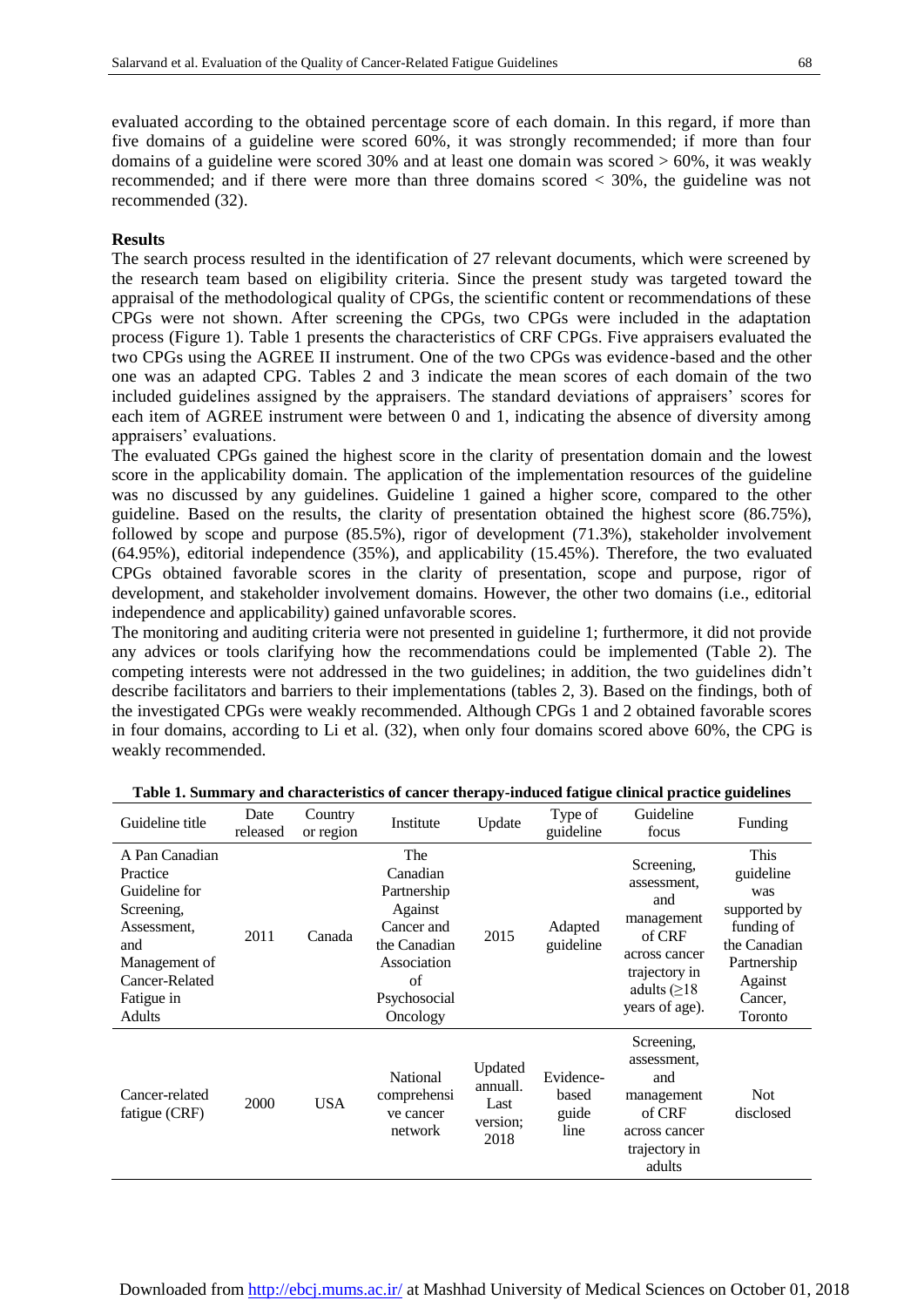|                            |                                                                                                                        | Appraisers     |                |                  |                |                |               |
|----------------------------|------------------------------------------------------------------------------------------------------------------------|----------------|----------------|------------------|----------------|----------------|---------------|
| Subdomains                 | Guidelines' subdomains                                                                                                 |                | $\overline{2}$ | 3                | $\overline{4}$ | 5              | $Mean \pm SD$ |
| Scope and<br>purpose       | 1. The overall objective(s) of the guideline is (are)<br>specifically described.                                       | 6              | 7              | 6                | 7              | 6              | $6.6 \pm 0$   |
|                            | 2. The health question(s) covered by the guideline<br>is (are) specifically described.                                 | 7              | $\tau$         | 7                | 7              | 7              | $7\pm0$       |
|                            | 3. The population (e.g., patients and public) to<br>whom the guideline is meant to apply is<br>specifically described. | 7              | 7              | 7                | 7              | 5              | $6.5 \pm 0.1$ |
| Stakeholder<br>involvement | 4. The guideline development group includes<br>individuals<br>from all relevant professional<br>groups.                | 7              | 7              | 7                | 7              | 7              | $7\pm0$       |
|                            | 5. The views and preferences of the target<br>population (e.g., patients and public) have been<br>sought.              | $\mathbf{1}$   | $\mathbf{1}$   | 2                | 1              | 3              | $1.6 + 0$     |
|                            | 6. The target users of the guideline are clearly<br>defined.                                                           | $\overline{7}$ | $\tau$         | 6                | 6              | 5              | $6.2 \pm 0$   |
| Rigor of<br>development    | 7. Systematic methods were used to search for<br>evidence.                                                             | 6              | $\tau$         | 7                | $\tau$         | 6              | $6.8 + 0$     |
|                            | 8. The criteria for selecting the evidence are<br>clearly described.                                                   | 7              | $\tau$         | 6                | 6              | 6              | $6.4 \pm 0$   |
|                            | 9. The strengths and limitations of the body of<br>evidence are clearly described.                                     | $\overline{7}$ | $\tau$         | 5                | 6              | 5              | $6\pm0$       |
|                            | 10. The methods for formulating the recom-<br>mendations are clearly described.                                        | 7              | $\tau$         | 5                | 5              | 6              | $6\pm0$       |
|                            | 11. The health benefits, side effects, and risks<br>have been considered in formulating the<br>recommendations.        | $\mathbf{1}$   | $\mathbf{1}$   | 2                | 1              | 2              | $1.4 \pm 0$   |
|                            | 12. There is an explicit link between the<br>recommendations and the supporting evidence.                              | $\tau$         | $\tau$         | 6                | $\tau$         | 6              | $6.6 + 0$     |
|                            | 13. The guideline has been externally reviewed by<br>experts prior to its publication.                                 | $\tau$         | $\tau$         | 7                | $\tau$         | 6              | $6.8 + 0$     |
|                            | 14. A procedure for updating the guideline is<br>provided.                                                             | $\overline{7}$ | $\tau$         | 6                | 5              | $\overline{c}$ | $5.4 \pm 0$   |
| Clarity of<br>presentation | 15. The recommendations are specific and<br>unambiguous.                                                               | $\tau$         | $\tau$         | 6                | 7              | 5              | $6.4 \pm 0$   |
|                            | 16. The different options for the management of<br>the condition or health issue are clearly presented.                | 7              | 7              | 6                | 7              | 3              | $6\pm0$       |
|                            | 17. Key recommendations are easily identifiable.                                                                       | 7              | 7              | 7                | 7              | 4              | $6.4 \pm 0$   |
| Applicability              | 18. The guideline describes facilitators and<br>barriers to its application.                                           | $\mathbf{1}$   | $\mathbf{1}$   | 2                | 5              | $\mathbf{1}$   | $2 \pm 0$     |
|                            | 19. The guideline provides advice and/or tools on<br>how the recommendations can be put into<br>practice.              | 1              | $\mathbf{1}$   | $\mathbf{1}$     | $\mathbf{1}$   | $\mathbf{1}$   | $1\pm 0$      |
|                            | 20. The potential resource implications of<br>applying<br>the recommendations have been<br>considered.                 | $\tau$         | 7              | 6                | 7              | 6              | $6.6 + 0$     |
|                            | 21. The guideline presents monitoring and/or<br>auditing criteria.                                                     | 1              | $\mathbf{1}$   | $\mathbf{1}$     | $\mathbf{1}$   | $\mathbf{1}$   | $1\pm 0$      |
| Editorial<br>independence  | 22. The views of the funding body have not<br>influenced the content of the guideline.                                 | 7              | 7              | 6                | 6              | 7              | $6.6 + 0$     |
|                            | 23. Competing interests of guideline development<br>group members have been recorded and addressed.                    | 1              | $\mathbf{1}$   | $\boldsymbol{2}$ | $\mathbf{1}$   | $\mathbf{1}$   | $1.2 \pm 0$   |

**Table 2. Scores of each sub-domain of AGREE instrument by five appraisers for guideline 1**

Source of AGREE instrument's items: Brouwers M, Kho ME, Browman GP, Cluzeau F, Feder G, Fervers B, et al. on behalf of the AGREE Next Steps Consortium. AGREE II: Advancing guideline development, reporting and evaluation in healthcare. Can Med Assoc J. 2010b; 182: E839-E42. UPDATE: September 2013.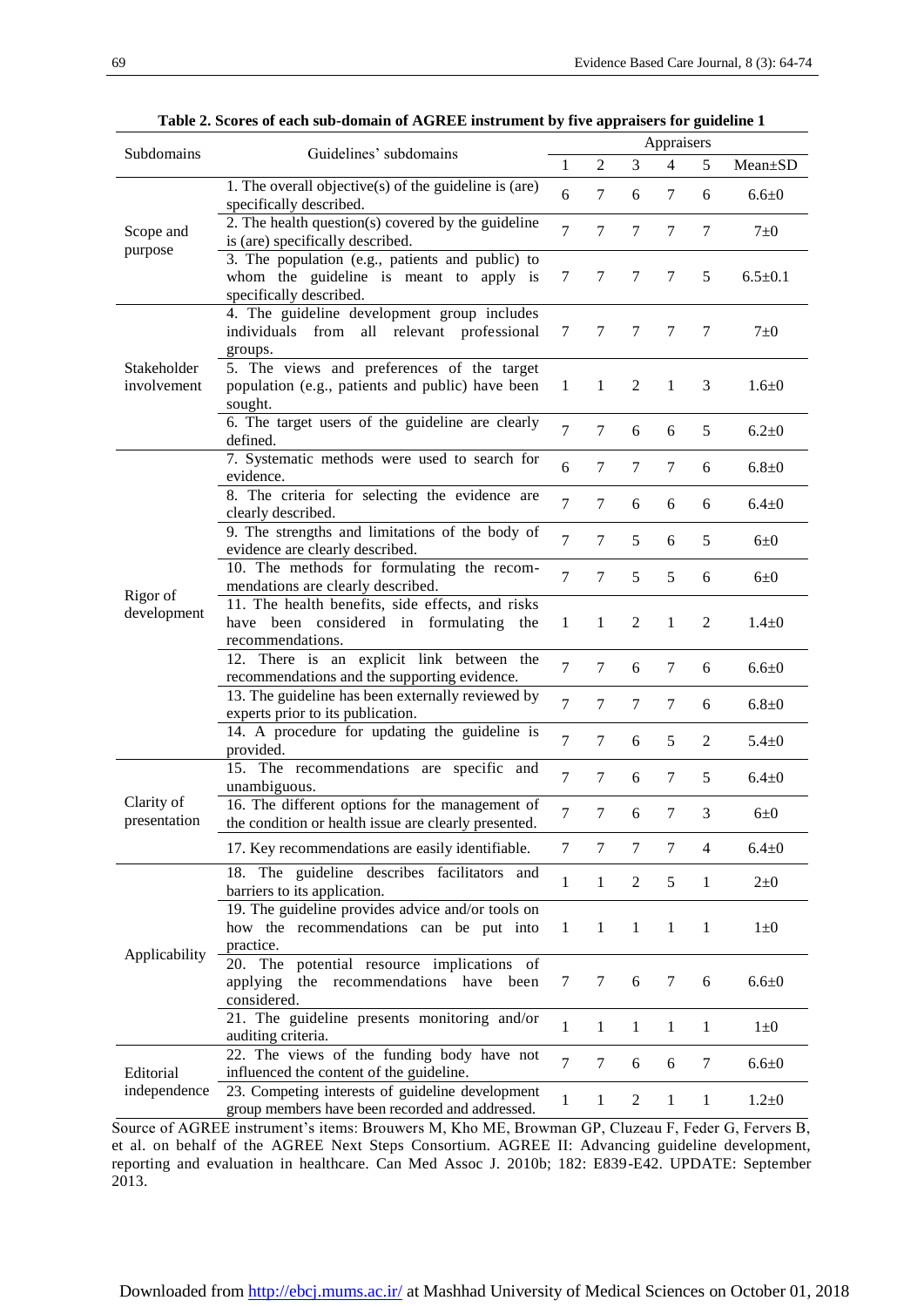|                            | radies. Scores of each subdomain or $\bf A$ GNEE instrument by rive appraisers for guideline $\bf 2$                    | Appraisers          |                |                |                |                |               |  |
|----------------------------|-------------------------------------------------------------------------------------------------------------------------|---------------------|----------------|----------------|----------------|----------------|---------------|--|
| Subdomains                 | Guidelines' sub-domains                                                                                                 |                     | 2              | 3              | 4              | 5              | Mean±SD       |  |
| Scope and<br>purpose       | 1. The overall objective(s) of the guideline is                                                                         | 1<br>$\overline{7}$ | 7              | 3              | 7              | 6              | $6\pm0$       |  |
|                            | (are) specifically described.<br>2. The health question(s) covered by the<br>guideline is (are) specifically described. | 6                   | $\tau$         | 6              | 5              | 5              | $5\pm1$       |  |
|                            | 3. The population (e.g., patients and public) to<br>whom the guideline is meant to apply is<br>specifically described.  | 7                   | 7              | 3              | 4              | 7              | $5.6 \pm 0$   |  |
| Stakeholder<br>involvement | 4. The guideline development group includes<br>individuals from all relevant professional groups.                       | $\overline{7}$      | $\tau$         | 7              | 7              | $\overline{4}$ | $6.4 \pm 0$   |  |
|                            | 5. The views and preferences of the target<br>population (e.g., patients and public) have been<br>sought.               | 1                   | 1              | 5              | 1              | 3              | $2.2 \pm 0.1$ |  |
|                            | 6. The target users of the guideline are clearly<br>defined.                                                            | $\overline{7}$      | $\tau$         | 3              | $\tau$         | 6              | $6 + 0.6$     |  |
| Rigor of<br>development    | 7. Systematic methods were used to search for<br>evidence.                                                              | $\overline{7}$      | $\tau$         | 6              | 7              | 5              | $6.4 + 0$     |  |
|                            | 8. The criteria for selecting the evidence are<br>clearly described.                                                    | $\overline{7}$      | 7              | $\overline{4}$ | 7              | 5              | $6\pm0$       |  |
|                            | 9. The strengths and limitations of the body of<br>evidence are clearly described.                                      | $\mathbf{1}$        | 1              | $\overline{2}$ | 5              | $\overline{4}$ | $2.6 + 0.2$   |  |
|                            | The<br>methods<br>10.<br>for<br>formulating<br>the<br>recommendations are clearly described.                            | $\overline{7}$      | $\tau$         | $\overline{4}$ | $\overline{4}$ | 3              | $5 \pm 0.8$   |  |
|                            | 11. The health benefits, side effects, and risks<br>have been considered in formulating the<br>recommendations.         | $\mathbf{1}$        | 1              | $\overline{4}$ | 6              | 6              | $3.6 + 0$     |  |
|                            | 12. There is an explicit link between the<br>recommendations and the supporting evidence.                               | 5                   | 6              | 5              | 7              | 5              | $5.6 + 0$     |  |
|                            | 13. The guideline has been externally reviewed<br>by experts prior to its publication.                                  | 1                   | 3              | $\overline{4}$ | 5              | 4              | $3.4 \pm 0.8$ |  |
|                            | 14. A procedure for updating the guideline is<br>provided.                                                              | $\overline{7}$      | 7              | 5              | 7              | 6              | $6.4 \pm 0$   |  |
| Clarity of<br>presentation | 15. The recommendations are specific and<br>unambiguous.                                                                | $\overline{7}$      | 7              | $\overline{4}$ | 7              | 7              | $6.4 \pm 0$   |  |
|                            | 16. The different options for the management<br>of the condition or health issue are clearly<br>presented.              | 7                   | 7              | 5              | 7              | 6              | $6.4 \pm 0$   |  |
|                            | 17. Key recommendations are easily identifiable.                                                                        | 7                   | $\overline{7}$ |                | 6              | 7              | $5.6 + 0$     |  |
| Applicability              | 18. The guideline describes facilitators and<br>barriers to its application.                                            | $\mathbf{1}$        | 1              | $\overline{2}$ | 1              | $\mathbf{1}$   | $1.2 + 0$     |  |
|                            | 19. The guideline provides advice and/or tools on<br>how the recommendations can be put into<br>practice.               | $\mathbf{1}$        | 1              | $\overline{4}$ | 2              | 1              | $1.8 + 0$     |  |
|                            | 20. The potential resource implications of<br>the recommendations have been<br>applying<br>considered.                  | 1                   | 1              | 3              | 2              | 1              | $1.6 \pm 0$   |  |
|                            | 21. The guideline presents monitoring and/or<br>auditing criteria.                                                      | $\mathbf{1}$        | $\mathbf{1}$   | 2              | 6              | $\mathbf{1}$   | $2.2 \pm 0$   |  |
| Editorial<br>independence  | 22. The views of the funding body have not<br>influenced the content of the guideline.                                  | $\overline{7}$      | 7              | 1              | 5              | 1              | $4.2 \pm 0$   |  |
|                            | 23. Competing interests of guideline develop-<br>ment group members have been recorded and<br>addressed.                | 1                   | 1              | $\mathbf{1}$   | $\mathbf{1}$   | $\mathbf{1}$   | $1\pm 0$      |  |

**Table3. Scores of each subdomain of AGREE instrument by five appraisers for guideline 2**

Source of AGREE instrument's items: Brouwers M, Kho ME, Browman GP, Cluzeau F, Feder G, Fervers B, et al. on behalf of the AGREE Next Steps Consortium. AGREE II: Advancing guideline development, reporting and evaluation in healthcare. Can Med Assoc J. 2010b; 182: E839-E42. UPDATE: September 2013.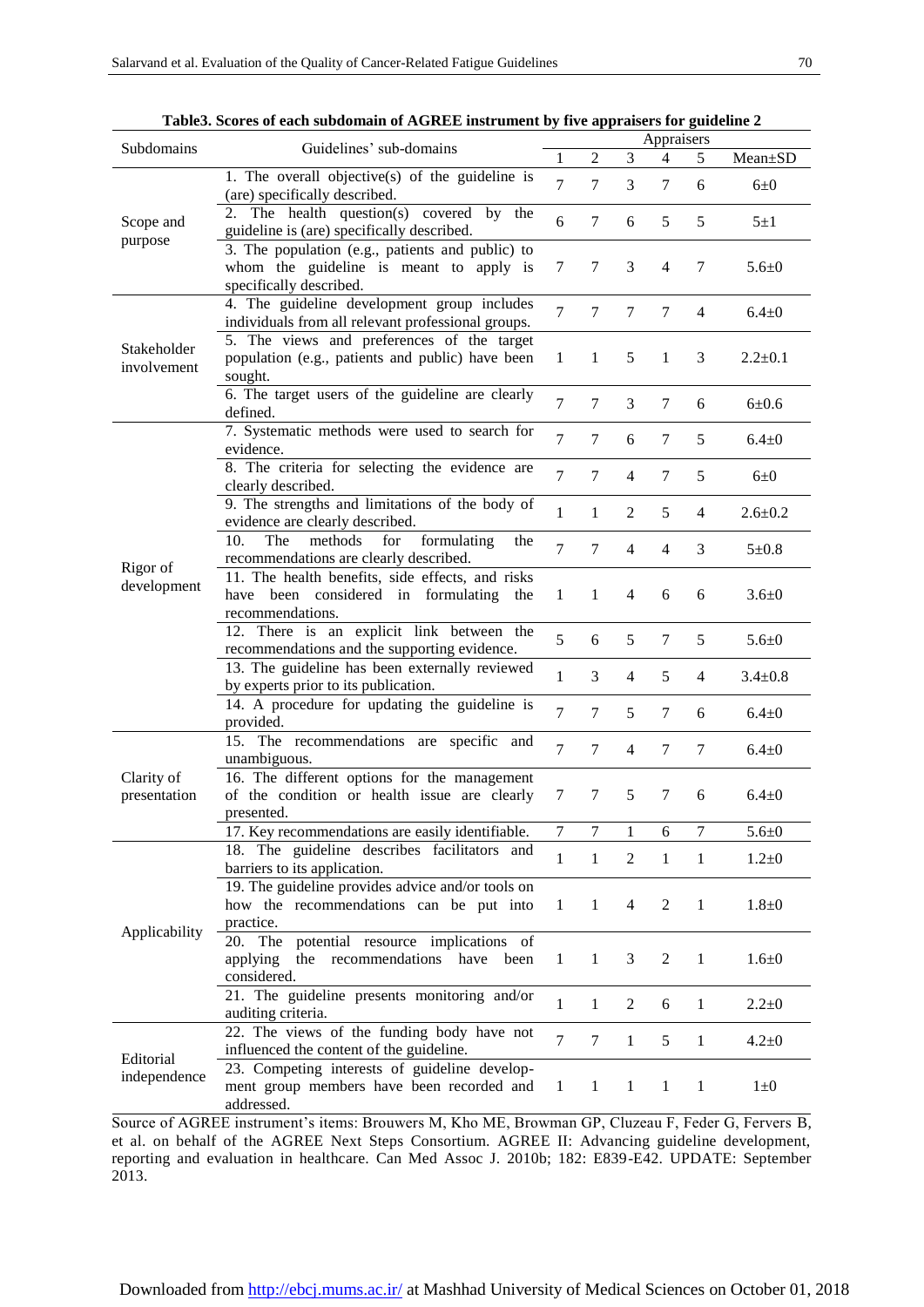#### **Discussion**

The present study involved screening 27 relevant documents that lastly resulted in the evaluation of 2 guidelines. It happened since there is little CPGs about CRF, as we applied eligibility criteria. Other related studies also screened the similar related documents before to estimate the quality of CPGs [\(9,](#page-9-8) [29,](#page-10-7) [42\)](#page-10-16).

In the current study, the methodological quality of CPGs about CRF was investigated by using AGREE II instrument. Based on the results, the scope and purpose domain gained a favorable score (median score: 85.5%), which is in line with the findings of other studies [\(23,](#page-10-1) [41,](#page-10-15) [44\)](#page-11-1). This indicates that the CPGs sufficiently covered the guideline's objectives, health questions, and target population.

Consistent with other studies [\(9,](#page-9-8) [24\)](#page-10-2), in the present study, the stakeholder involvement domain was estimated to be at a favorable level (median score: 64.95%). This signifies that the evaluated CPGs were efficient in considering a professional group or appropriate stakeholders, presenting the perspectives of the intended users, and searching patients' preference.

The present study showed the rigor of development domain (median score: 71.3%) was in a favorable condition. However, in a study conducted by Salarvand et al., this domain had the lowest score [\(9\)](#page-9-8). In addition, in other studies, this domain was reported to have serious methodological defects in most of the appraised CPGs [\(45,](#page-11-2) [46\)](#page-11-3). Cranney et al. showed that only a few osteoporosis CPGs were acceptable for application in their current format because the methodological quality of the evaluated CPGs was low [\(6\)](#page-9-5). Given the importance of the rigor of development domain, indicating the methodology of gathering, briefing, and formulating evidence during guideline development, this domain should be addressed carefully.

In the present study, the clarity of presentation domain (median score: 86.75%) obtained the highest score. Similarly, in other studies, 'scope and purpose' and 'clarity of presentation' had the highest scores (over 80%) [\(29,](#page-10-7) [46\)](#page-11-3). In addition, Chua et al. demonstrated that approximately all the guidelines obtained high scores in the domains of 'scope and purpose' and 'clarity of presentation' [\(9\)](#page-9-8). This domain is related to structure, framework, and language of the CPGs and emphasizes on the unambiguity and specificity of the recommendations. The majority of the reported CPGs obtained relatively high scores in this domain [\(33,](#page-10-12) [40\)](#page-10-14).

In the present study, the applicability domain had the lowest score. Accordingly, this domain is reported to be low (31) or have the lowest score in other studies [\(12,](#page-9-11) [14,](#page-9-13) [22,](#page-10-0) [24,](#page-10-2) [28,](#page-10-6) [33,](#page-10-12) [46\)](#page-11-3). Given the critical role of this domain in indicating the application of the guideline's recommendations, strategies and resource implications for implementing the guideline's recommendations, and presentation of economic factors affecting guideline implementation, it needs to be given more attention.

In the present study, the editorial independence domain obtained an unfavorable score (median score: 35%). Likewise, some studies reported a low score for this domain [\(12,](#page-9-11) [45\)](#page-11-2). In contrast, this domain was reported to obtain a relatively high score in some other studies [\(29,](#page-10-7) [40\)](#page-10-14). Editorial independence domain pertains to the issues investment, absence of bias in the guideline development, and conflict of interest; therefore, this domain should be addressed in the guideline development process.

In the present study, the overall quality of the CPGs was reported to be relatively favorable by the appraisers (median score: 54.5%); therefore, it requires undertaking modification and improving the quality of CPGs. Similarly, Potting et al. stated that it is necessary to promote the methodological quality of CPGs for applying them in clinical practice [\(46\)](#page-11-3).

#### **Implications for Practice**

As the findings of the present study indicated, the quality of the applicability and editorial independence domains were lower than the favorable level. Furthermore, the overall quality assessment score was rated as relatively favorable. Based on the findings, it is essential to improve the quality of CRF CPGs and design high-quality CPGs. In addition, the guideline developers should pay a particular attention to the two above mentioned subdomains, namely applicability and editorial independence.

#### **Acknowledgments**

The present study is a part of a PhD thesis, confirmed by the Research Deputy of Isfahan University of Medical Sciences, Isfahan, Iran (Code: 395651). We express our gratitude to the Deputy of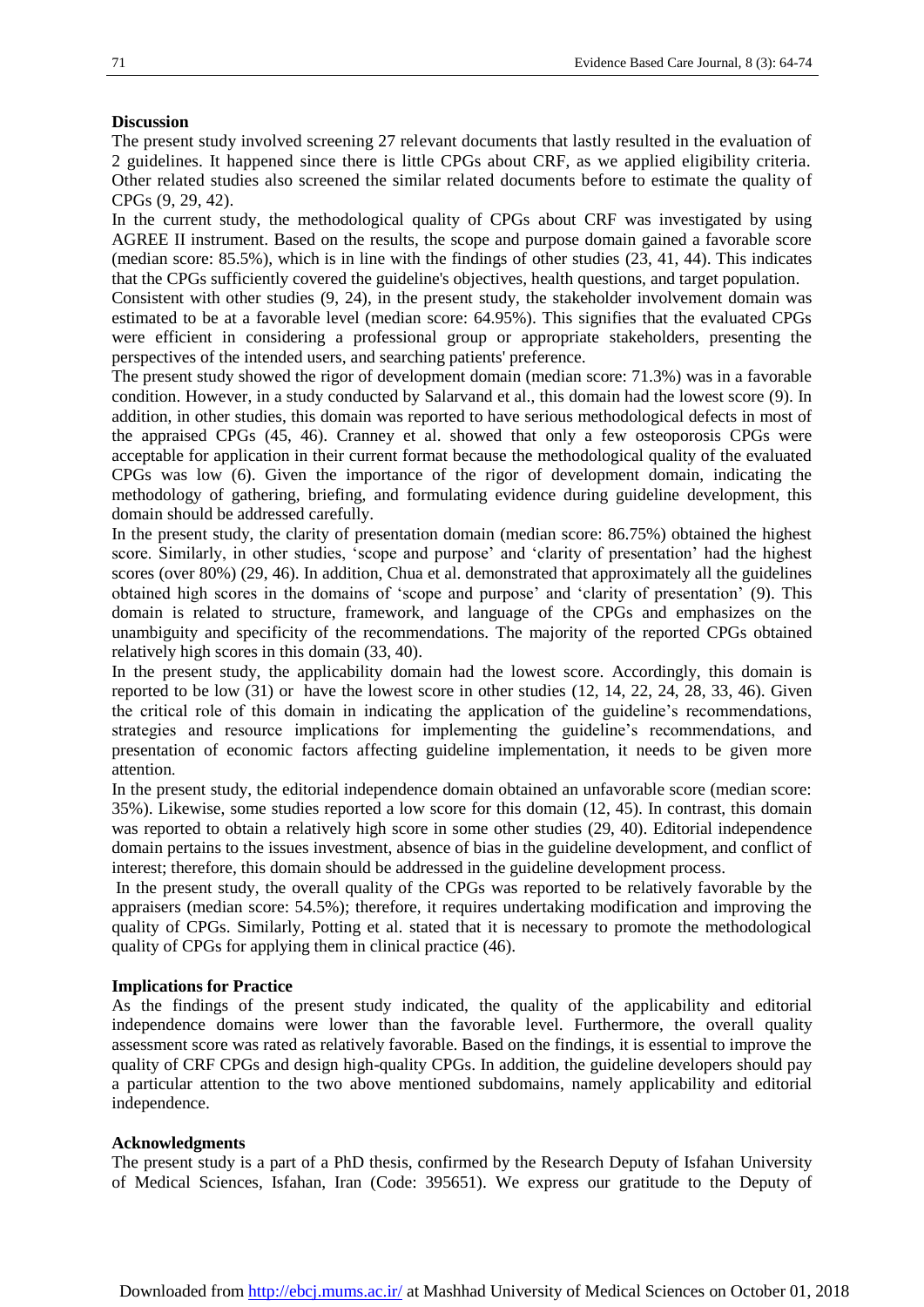Research for their funding support.

#### **Conflicts of Interest**

None-declared.

#### **References**

- <span id="page-9-0"></span>1. Bower JE. Prevalence and causes of fatigue after cancer treatment: the next generation of research. J Clin Oncol. 2005;23(33):8280-2.
- <span id="page-9-1"></span>2. Mahoney SE, Davis JM, Murphy EA, McClellan JL, Gordon B, Pena MM. Effects of 5 fluorouracil chemotherapy on fatigue: role of MCP-1. Brain Behav Immun. 2013;27(1):155-61.
- <span id="page-9-2"></span>3. Stone PC, Minton O. Cancer-related fatigue. Eur J Cancer. 2008;44(8):1097-104.
- <span id="page-9-3"></span>4. Cella D, Davis K, Breitbart W, Curt G. Cancer-related fatigue: prevalence of proposed diagnostic criteria in a United States sample of cancer survivors. J Clin Oncol. 2001;19(14):3385-91.
- <span id="page-9-4"></span>5. Navarro Puerto MA, Ibarluzea IG, Ruiz OG, Alvarez FM, Herreros RG, Pintiado RE, et al. Analysis of the quality of clinical practice guidelines on established ischemic stroke. Int J Technol Assess Health Care. 2008;24(3):333-41.
- <span id="page-9-5"></span>6. Kermanshahi S, Parvinian AM. Barriers to implementation of evidence-based care: viewpoints of nursing staff. Iran J Med Educ. 2012;12(2):84-92. (Persian)
- <span id="page-9-6"></span>7. Gibbs L. Applying research to making life-affecting judgments and decisions. Res Soc Work Pract. 2007;17(1):143-50.
- <span id="page-9-7"></span>8. Azizi M, Sirati Nayer M, Mokhtari Nouri J, Motahedeyan Tabrizi E. Designing and accrediting the evidence-based care guidelines on insomnia and constipation in psychiatric patients. Evid Based Care. 2013;3(3):81-9.
- <span id="page-9-8"></span>9. Salarvand S, Hemati S, Adibi P, Taleghani F. A review of the quality of extant clinical practice guidelines in cancer therapy-induced mucositis. Int J Cancer Manag. 2017;10(10):1-6.
- <span id="page-9-9"></span>10.Sekercioglu N, Al-Khalifah R, Ewusie JE, Elias RM, Thabane L, Busse JW, et al. A critical appraisal of chronic kidney disease mineral and bone disorders clinical practice guidelines using the AGREE II instrument. Int Urol Nephrol. 2017;49(2):273-84.
- <span id="page-9-10"></span>11.Hart RG, Bailey RD. An assessment of guidelines for prevention of ischemic stroke. Neurology. 2002;59(7):977-82.
- <span id="page-9-11"></span>12.Armstrong JJ, Rodrigues IB, Wasiuta T, MacDermid JC. Quality assessment of osteoporosis clinical practice guidelines for physical activity and safe movement: an AGREE II appraisal. Arch Osteoporos. 2016;11:6.
- <span id="page-9-12"></span>13.Howell D, Keller-Olaman S, Oliver TK, Hack TF, Broadfield L, Biggs K, et al. A pan-Canadian practice guideline and algorithm: screening, assessment, and supportive care of adults with cancerrelated fatigue. Curr Oncol. 2013;20(3):e233-46.
- <span id="page-9-13"></span>14.Deng W, Li L, Wang Z, Chang X, Li R, Fang Z, et al. Using AGREE II to evaluate the quality of traditional medicine clinical practice guidelines in China. J Evid Based Med. 2016;9(3):152-62.
- <span id="page-9-14"></span>15.Sox H, McNeil B, Wheatley B, Eden J. Knowing what works in health care: a roadmap for the nation. Washington, D.C: National Academies Press; 2008.
- <span id="page-9-15"></span>16.Unwin N, Thomson R, O'byrne AM, Laker M, Armstrong H. Implications of applying widely accepted cholesterol screening and management guidelines to a British adult population: cross sectional study of cardiovascular disease and risk factors. BMJ. 1998;317(7166):1125-30.
- <span id="page-9-16"></span>17.Thomson R, McElroy H, Sudlow M. Guidelines on anticoagulant treatment in atrial fibrillation in Great Britain: variation in content and implications for treatment. BMJ. 1998;316(7130):509-13.
- <span id="page-9-18"></span>18.Shaneyfelt TM, Mayo-Smith MF, Rothwangl J. Are guidelines following guidelines? The methodological quality of clinical practice guidelines in the peer-reviewed medical literature. JAMA. 1999;281(20):1900-5.
- 19.Vigna-Taglianti F, Vineis P, Liberati A, Faggiano F. Quality of systematic reviews used in guidelines for oncology practice. Ann Oncol. 2006;17(4):691-701.
- <span id="page-9-19"></span>20.De Haas ER, De Vijlder HC, Van Reesema WS, Van Everdingen JJ, Neumann HM. Quality of clinical practice guidelines in dermatological oncology. J Eur Acad Dermatol Venereol. 2007;21(9):1193-8.
- <span id="page-9-17"></span>21.Brouwers M, Kho ME, Browman GP, Cluzeau F, Feder G, Fervers B, et al. AGREE II: advancing guideline development, reporting and evaluation in healthcare. Can Med Assoc J. 2010;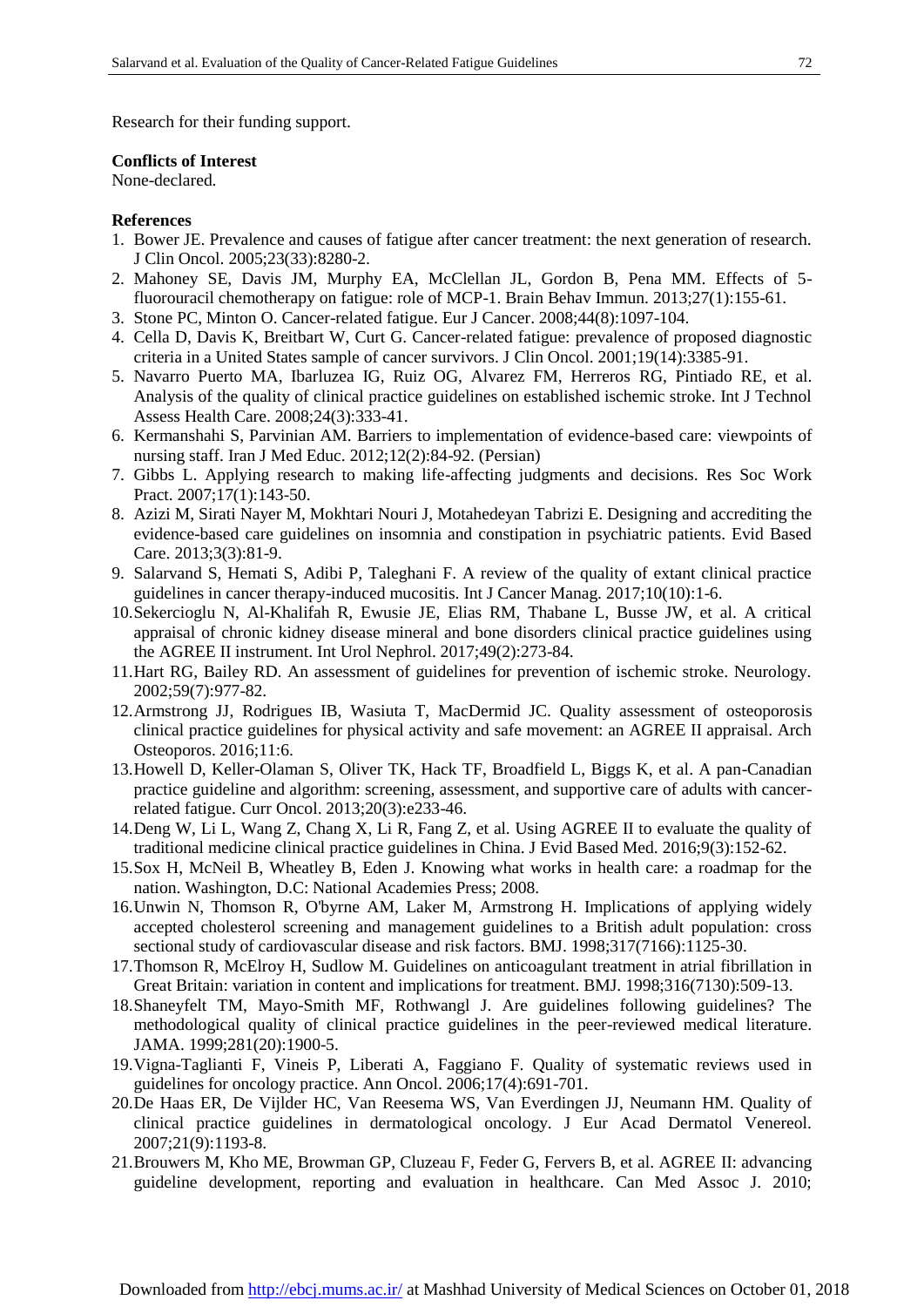182(18):E839-42.

- <span id="page-10-0"></span>22.Burgers JS, Grol R, Klazinga NS, Mäkelä M, Zaat J. Towards evidence-based clinical practice: an international survey of 18 clinical guideline programs. Int J Qual Health Care. 2003;15(1):31-45.
- <span id="page-10-1"></span>23.Grilli R, Magrini N, Penna A, Mura G, Liberati A. Practice guidelines developed by specialty societies: the need for a critical appraisal. Lancet. 2000;355(9198):103-6.
- <span id="page-10-2"></span>24.Sabharwal S, Patel NK, Gauher S, Holloway I, Athansiou T. High methodologic quality but poor applicability: assessment of the AAOS guidelines using the AGREE II instrument. Clin Orthop Relat Res. 2014;472(6):1982-8.
- <span id="page-10-3"></span>25.Brouwers MC, Kho ME, Browman GP, Burgers JS, Cluzeau F, Feder G, et al. AGREE II: advancing guideline development, reporting and evaluation in health care. CMAJ. 2010;182(18):E839-42.
- <span id="page-10-4"></span>26.Brouwers MC, Kerkvliet K, Spithoff K, AGREE Next Steps Consortium. The AGREE reporting checklist: a tool to improve reporting of clinical practice guidelines. BMJ. 2016;352:i1152.
- <span id="page-10-5"></span>27.Kredo T, Gerritsen A, van Heerden J, Conway S, Siegfried N. Clinical practice guidelines within the Southern African development community: a descriptive study of the quality of guideline development and concordance with best evidence for five priority diseases. Health Res Policy Syst. 2012;10(1):1.
- <span id="page-10-6"></span>28.Wu AM, Wu CM, Young BK, Wu DJ, Margo CE, Greenberg PB. Critical appraisal of clinical practice guidelines for age-related macular degeneration. J Ophthalmol. 2015;2015:710324.
- <span id="page-10-7"></span>29.Huang TW, Lai JH, Wu MY, Chen SL, Wu CH, Tam KW. Systematic review of clinical practice guidelines in the diagnosis and management of thyroid nodules and cancer. BMC Med. 2013;11(1):191.
- <span id="page-10-11"></span>30.Xie Z, Wang X, Sun L, Liu J, Guo Y, Xu B, et al. Appraisal of clinical practice guidelines on community-acquired pneumonia in children with AGREE II instrument. BMC Pediatr. 2016;16(1):119.
- <span id="page-10-9"></span>31.Sanclemente G, Acosta JL, Tamayo ME, Bonfill X, Alonso-Coello P. Clinical practice guidelines for treatment of acne vulgaris: a critical appraisal using the AGREE II instrument. Arch Dermatol Res. 2014;306(3):269-77.
- <span id="page-10-8"></span>32.Li CC, Wang YQ, Li YP, Li XL. Critical appraisal of clinical practice guidelines for treating pancreatic cancer based on the global disease burden. J Evid Based Med. 2015;8(1):11-21.
- <span id="page-10-12"></span>33.Fang Y, Yao L, Sun J, Zhang J, Li Y, Yang R, et al. Appraisal of clinical practice guidelines on the management of hypothyroidism in pregnancy using the Appraisal of Guidelines for Research and Evaluation II instrument. Endocrine. 2018;60(1):4-14.
- 34.Gorman SK, Chung MH, Slavik RS, Zed PJ, Wilbur K, Dhingra VK. A critical appraisal of the quality of critical care pharmacotherapy clinical practice guidelines and their strength of recommendations. Intensive Care Med. 2010;36(10):1636-43.
- 35.Poitras S, Avouac J, Rossignol M, Avouac B, Cedraschi C, Nordin M, et al. A critical appraisal of guidelines for the management of knee osteoarthritis using Appraisal of Guidelines Research and Evaluation criteria. Arthritis Res Ther. 2007;9(6):R126.
- 36.Burgers J, Fervers B, Haugh M, Brouwers M, Browman G, Philip T, et al. International assessment of the quality of clinical practice guidelines in oncology using the Appraisal of Guidelines and Research and Evaluation Instrument. J Clin Oncol. 2004;22(10):2000-7.
- 37.Kinnunen-Amoroso M, Pasternack I, Mattila S, Parantainen A. Evaluation of the practice guidelines of Finnish Institute of Occupational Health with AGREE instrument. Ind Health. 2009;47(6):689-93.
- <span id="page-10-10"></span>38.Makarski J, Brouwers MC; AGREE Enterprise. The AGREE Enterprise: a decade of advancing clinical practice guidelines. Implement Sci. 2014;9(1):103.
- <span id="page-10-13"></span>39.Burls A. AGREE II-improving the quality of clinical care. Lancet. 2010;376(9747):1128-9.
- <span id="page-10-14"></span>40.Rashidian A, Yousefi‐Nooraie R. Development of a Farsi translation of the AGREE instrument, and the effects of group discussion on improving the reliability of the scores. J Eval Clin Pract. 2012;18(3):676-81.
- <span id="page-10-15"></span>41.Chua ME, Mendoza J, See M 4th, Esmena E, Aguila D, Silangcruz JM, et al. A critical review of recent clinical practice guidelines on the diagnosis and treatment of non-neurogenic male lower urinary tract symptoms. Can Urol Assoc J. 2015;9(7-8):E463-70.
- <span id="page-10-16"></span>42.Deng Y, Luo L, Hu Y, Fang K, Liu J. Clinical practice guidelines for the management of